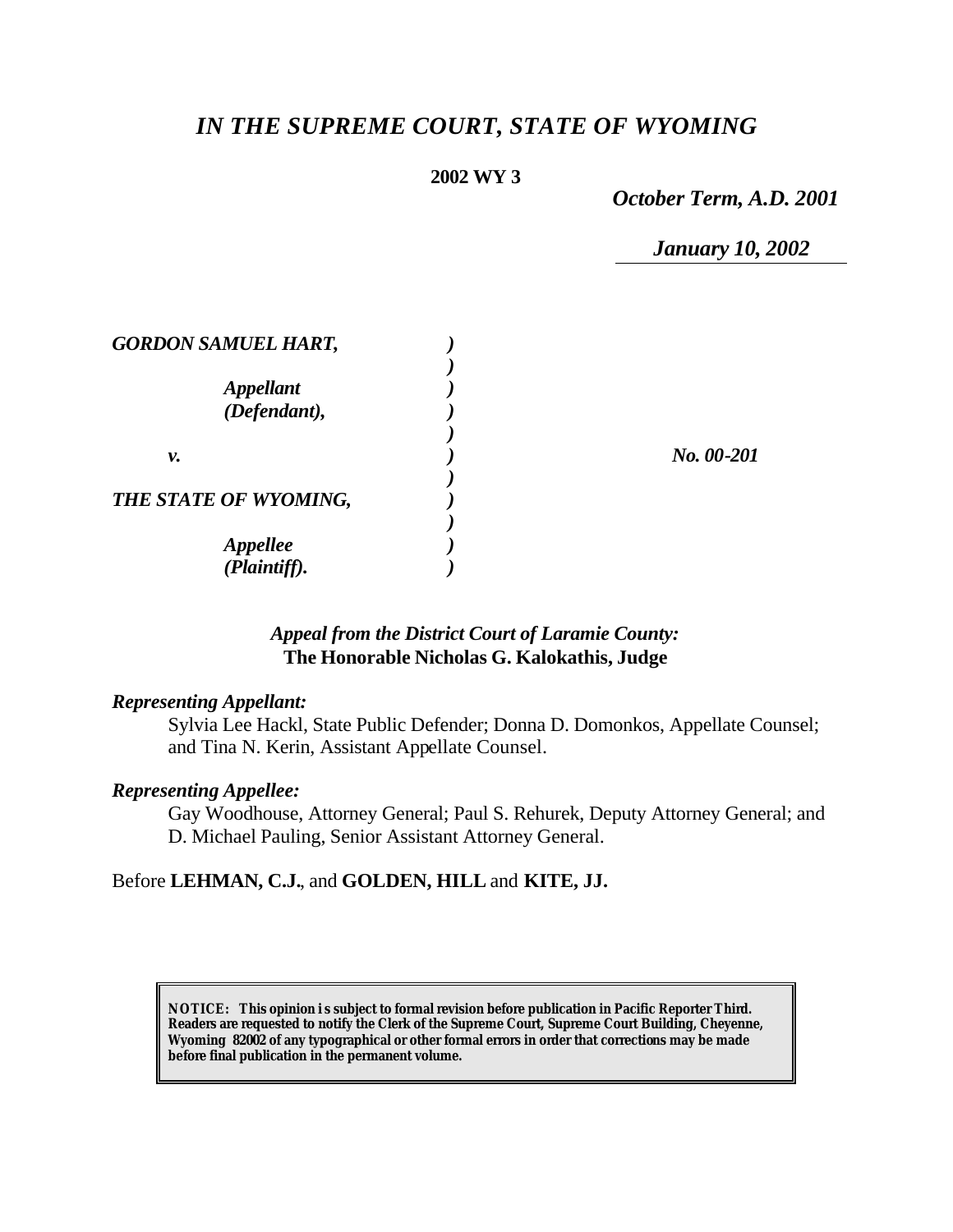#### **LEHMAN, Chief Justice.**

[¶1] Gordon Samuel Hart appeals from the district court's denial of his motion for reconsideration of the amount of restitution to be paid each month. This court finds no error or abuse of discretion in the district court's denial of Hart's motion to reconsider and thus affirms the district court's decision.

## *ISSUES*

[¶2] Hart presents two issues:

I. Did the trial court err in denying appellant's Motion for Court to Reconsider Amount of Monthly Restitution?

II. Did the trial court commit procedural error in its denial of appellant's Motion for Court to Reconsider Amount of Monthly Restitution?

The State identifies a single issue:

Did the trial court properly deny appellant's motion for reconsideration of the amount of restitution he was to pay each month?

## *FACTS*

[¶3] On August 23, 1999, Hart was charged with one count of conspiracy to commit burglary, one count of possession of marijuana, and one count of possession of psilocybin mushrooms. On September 24, 1999, Hart entered a plea of nolo contendere to the conspiracy charge and a guilty plea to the marijuana possession charge, pursuant to a plea agreement. In return, the State dropped the psilocybin possession charge, recommended a two-to-six year sentence, and further recommended that the sentence be suspended in favor of a three-year probationary term conditioned on Hart's participation in the Intensive Supervision Program (ISP) and payment of restitution to the victims of the burglary. The district court accepted Hart's pleas and ordered a presentence investigation report (PSI). The PSI was filed with the court on December 6, 1999, and a sentencing hearing was set for December 30, 1999.

[¶4] At the sentencing hearing, the district court considered the findings of the PSI report, as well as additional statements from Hart. The PSI report indicated that Hart had graduated from high school over three years previously, during which time his employment record was spotty. Hart had taken two semesters of classes at a community college and then dropped out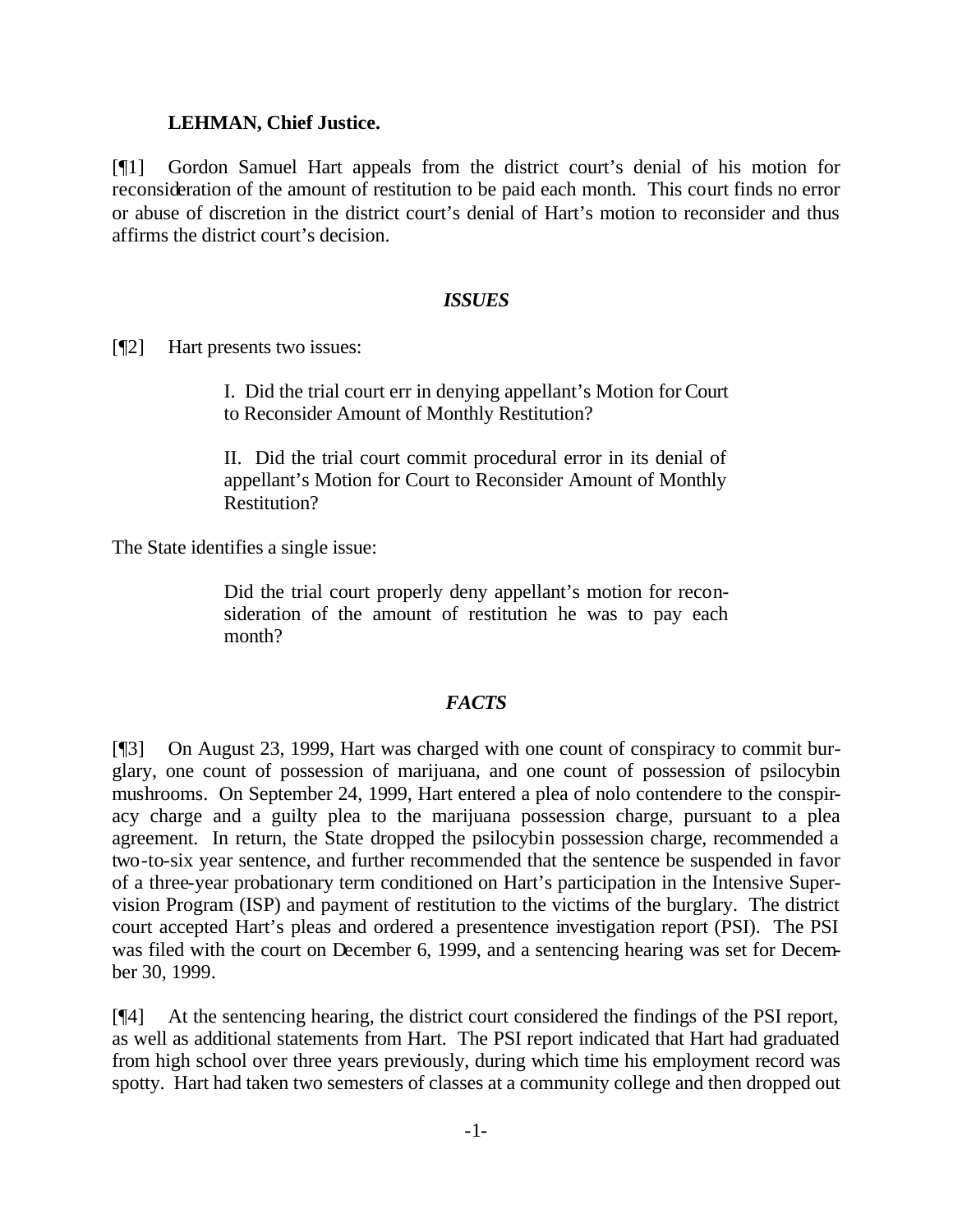during this same period. The PSI further showed that Hart had a birth defect affecting his hands which apparently caused him difficulty in obtaining work, but which did not preclude gainful employment. The PSI reported that Hart was willing to pay twenty-five dollars per month in restitution. The district court, however, was unsatisfied with the proffered twentyfive dollars restitution per month. Hart's counsel indicated that at least one hundred dollars a month would be appropriate. The district court continued the sentencing proceedings pending Hart's acceptance into the ISP.

[¶5] After Hart had been accepted into the ISP, the court finished the sentencing hearing on March 16, 2000. At that hearing, the district court suspended two concurrent terms of imprisonment of four to six years and informed Hart that, among the conditions of his probation, he had to remain gainfully employed and, jointly and severally with the other defendants, pay \$13,191 in restitution to the victims of the burglary. Hart told the court that he could make a restitution payment of fifty dollars per month. The court inquired into Hart's financial situation and set restitution at \$150 per month, subject to a reduction upon a detailed showing that Hart could not pay that amount. Hart then filed a motion to reconsider the amount of monthly restitution ordered by the court.

[¶6] As part of his motion to reconsider, Hart included a report of his monthly income, hours worked, and expenses that was at odds with numbers that he had previously supplied. At the April 27, 2000 hearing on Hart's motion to reconsider, Hart proposed to pay seventyfive dollars per month in restitution, and reported, contrary to a statement by his employer, that he worked thirty-five to forty hours per week. The district court countered the offer with a proposal that Hart seek a part-time job on the weekends. Hart said that due to his medical condition, employment "takes a lot physically for me to do." The district court initially expressed willingness to reduce the amount of restitution, prior to the State's strong objection. The State reminded the court that Hart had been granted the leniency of probation and argued that Hart was now trying to escape punishment for the suffering he caused to the victims of the burglary. The State also reminded the court that Hart repeatedly gave differing reports of his expenses, the number of hours per week that he worked, and the amount of restitution he could pay. The court's order denying the motion to reconsider issued on May 2, 2000, and Hart appealed.

## *STANDARD OF REVIEW*

[¶7] Pursuant to statutory direction, the district court ordered Hart to pay restitution of \$150 per month.<sup>1</sup> Appellate review of a restitution order "is confined to a search for proce-

l

 $1$  Wyo. Stat. Ann. § 7-9-102 (LexisNexis 2001) provides:

In addition to any other punishment prescribed by law the court shall, upon conviction for any misdemeanor or felony, order a defendant to pay restitution to each victim as determined under W.S. 7-9-103 and 7-9-114 unless the court specifically finds that the defendant has no ability to pay and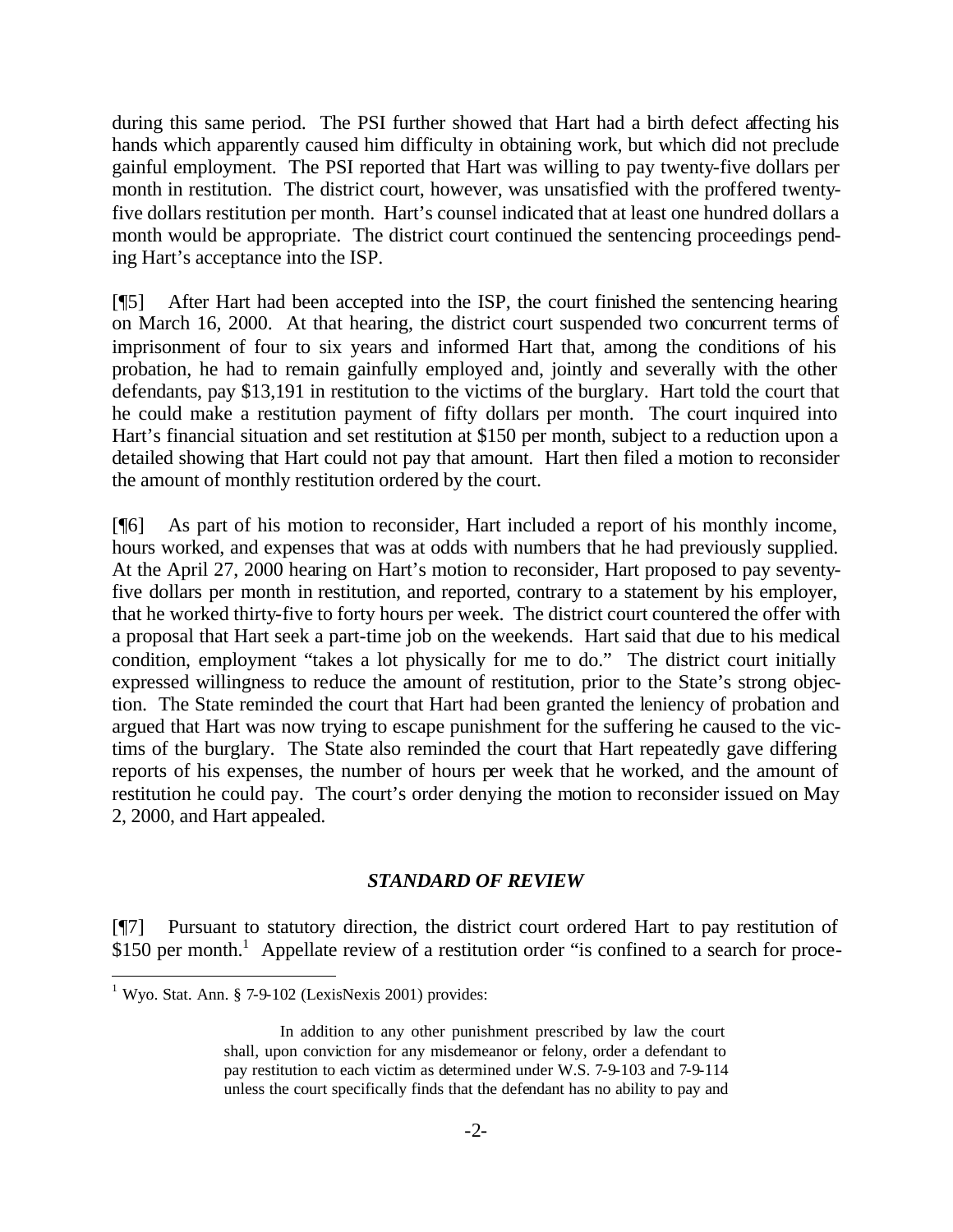dural error or a clear abuse of discretion." *Stowe v. State*, 10 P.3d 551, 553 (Wyo. 2000) (quoting *Aldridge v. State*, 956 P.2d 341, 343 (Wyo. 1998)). The appealing party bears the burden to show that an error was prejudicial and affected the appellant's substantial rights. *Trusky v. State*, 7 P.3d 5, 13 (Wyo. 2000) (citing *Candelaria v. State*, 895 P.2d 434, 439-40 (Wyo. 1995)). A challenge to the restitution amount must demonstrate an abuse of discretion. *Stowe*, 10 P.3d at 553 (citing *Hilterbrand v. State*, 930 P.2d 1248, 1250 (Wyo. 1997)). "Judicial discretion is a composite of many things, among which are conclusions drawn from objective criteria; it means a sound judgment exercised with regard to what is right under the circumstances and without doing so arbitrarily or capriciously." *Stowe*, 10 P.3d at 553 (citing *Brock v. State*, 967 P.2d 26, 27 (Wyo. 1998) and *Vaughn v. State*, 962 P.2d 149, 151 (Wyo. 1998)). The ultimate issue to be decided in determining whether there has been an abuse of discretion is whether or not the court could have reasonably concluded as it did. *Blumhagen v. State*, 11 P.3d 889, 892 (Wyo. 2000) (citing *Hilterbrand*, 930 P.2d at 1250); *see also Newport v. State*, 983 P.2d 1213, 1217 (Wyo. 1999).

#### *DISCUSSION*

[¶8] Hart concedes that this appeal is confined to a review for error in the denial of his motion for reconsideration but then goes on to say that error occurred during the original sentencing as well. This court need only consider whether the district court erred in its denial of the motion for reconsideration, as the time to appeal the original sentencing order entered on March 20, 2000, passed without an appeal being filed. *See* W.R.A.P. 1.03, 2.01(a). However, as the statements made by the district judge and the parties at the original sentencing hearings are illustrative for the purpose of showing that the district court properly considered all relevant factors, such statements will be considered by this court.

[¶9] A trial court's discretion to order restitution springs from statutory law, not any inherent authority. *Aldridge v. State*, 956 P.2d 341, 343 (Wyo. 1998); *Kahlsdorf v. State*, 823 P.2d 1184, 1191 (Wyo. 1991). The trial court's discretion will be reviewed on the basis of that statutory law. *Aldridge*, 956 P.2d at 343 (citing *Badura v. State*, 832 P.2d 1390, 1391 (Wyo. 1992)). Wyo. Stat. Ann. § 7-9-105 (LexisNexis 2001) provides that a trial court must consider several factors when making a plan of restitution. These factors are set out in Wyo. Stat. Ann. § 7-9-106(a) (LexisNexis 2001) and include the defendant's physical and mental

Wyo. Stat. Ann. § 7-9-103 (Lexis 1999) provides in pertinent part:

l

that no reasonable probability exists that the defendant will have an ability to pay.

<sup>(</sup>a) The court shall require restitution by a defendant if it determines or finds that the defendant has or will have an ability to pay or that a reasonable probability exists that the defendant will have an ability to pay.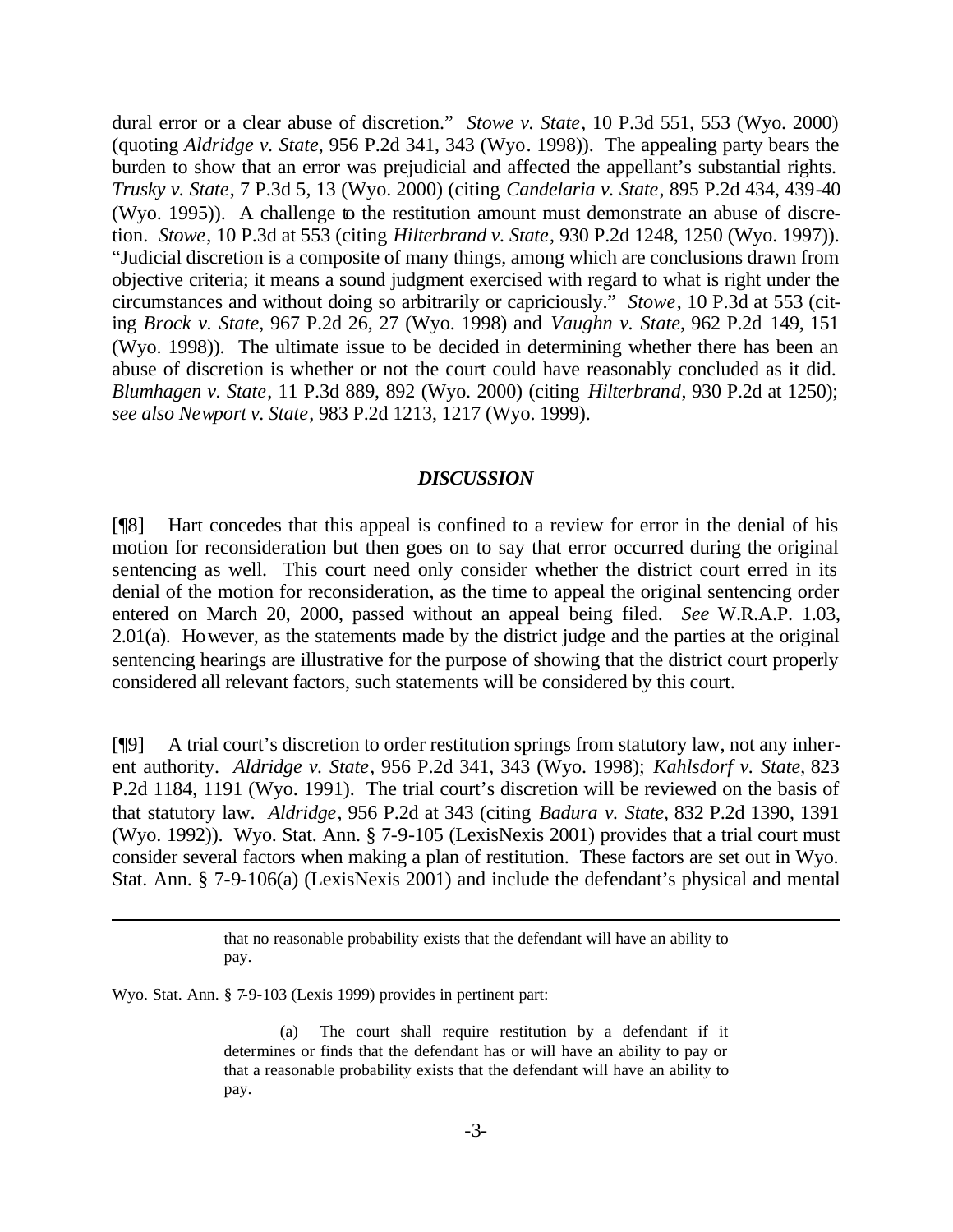health and condition, age, education, employment circumstances, potential for employment and vocational training, financial condition and whether the defendant has an ability to pay or whether a reasonable probability exists that the defendant will have an ability to pay, what plan of restitution will most effectively aid the rehabilitation of the defendant, and other appropriate factors. Hart contends that the district court was at first willing to reduce the amount of restitution ordered and then arbitrarily and capriciously decided against a reduction based on the unsubstantiated remarks of the prosecuting attorney. Where any part of a court's ruling is arbitrary, capricious, or beyond the bounds of reason, the decision should be reversed for an abuse of discretion. *Vaughn v. State*, 962 P.2d 149, 152 (Wyo. 1998). In this case, the district court did not act arbitrarily, but properly considered the factors set out above in Wyo. Stat. Ann. § 7-9-106(a).

[¶10] A review of the record reveals that the district court was well aware of Hart's physical limitations, but based its decision in large part on motivating Hart to turn his life around. The district court was faced with a young man charged with his first felony; a man that was described in a psychiatric report as lacking direction or motivation in his life; a man that had a physical limitation, but one that meant gainful employment would be easier to find with an education—an education that the man had not persevered to obtain. Hart offered several varying reports of his income, the number of hours he worked, and his expenses. At one point, Hart claimed that he worked forty-two and a half hours per week. Subsequently, his employer certified that Hart worked only thirty-five hours per week. Hart contends that the trial judge's decision, based upon the idea that Hart could get another job and thus work the amount of hours he first stated, was unreasonable. This court finds nothing unreasonable in the district court's requirement that Hart work more hours in order to pay restitution to his victims, hours that Hart originally stated that he worked anyway.

[¶11] When sentencing a defendant, the court "necessarily enjoys wide discretion in the exceedingly difficult obligation of determining appropriate penalties for the myriad of situations and individuals which come before it." *Williams v. State*, 949 P.2d 878, 880 (Wyo. 1997) (quoting *Hicklin v. State*, 535 P.2d 743, 754 (Wyo. 1975)). Here the court considered many factors, including that Hart owned a trailer home, a car, and was provided with free food every day that he worked. The court found it important that Hart had not held a steady job since high school and had dropped out of college. The court sought to repay the victims for their pecuniary loss while attempting to give Hart a strong incentive to find and keep gainful employment and direction in his life. The district court repeatedly told Hart that if he was not able to make a successful attempt at making restitution to the victims of the robbery, he would find himself in prison. This court cannot say that the district court abused its discretion in ordering Hart to pay \$150 per month in restitution. Clearly the district court made an informed decision based upon factors set out by statute. *See Hodgins v. State*, 962 P.2d 153, 160 (Wyo. 1998) (finding trial court's order to pay restitution not abuse of discretion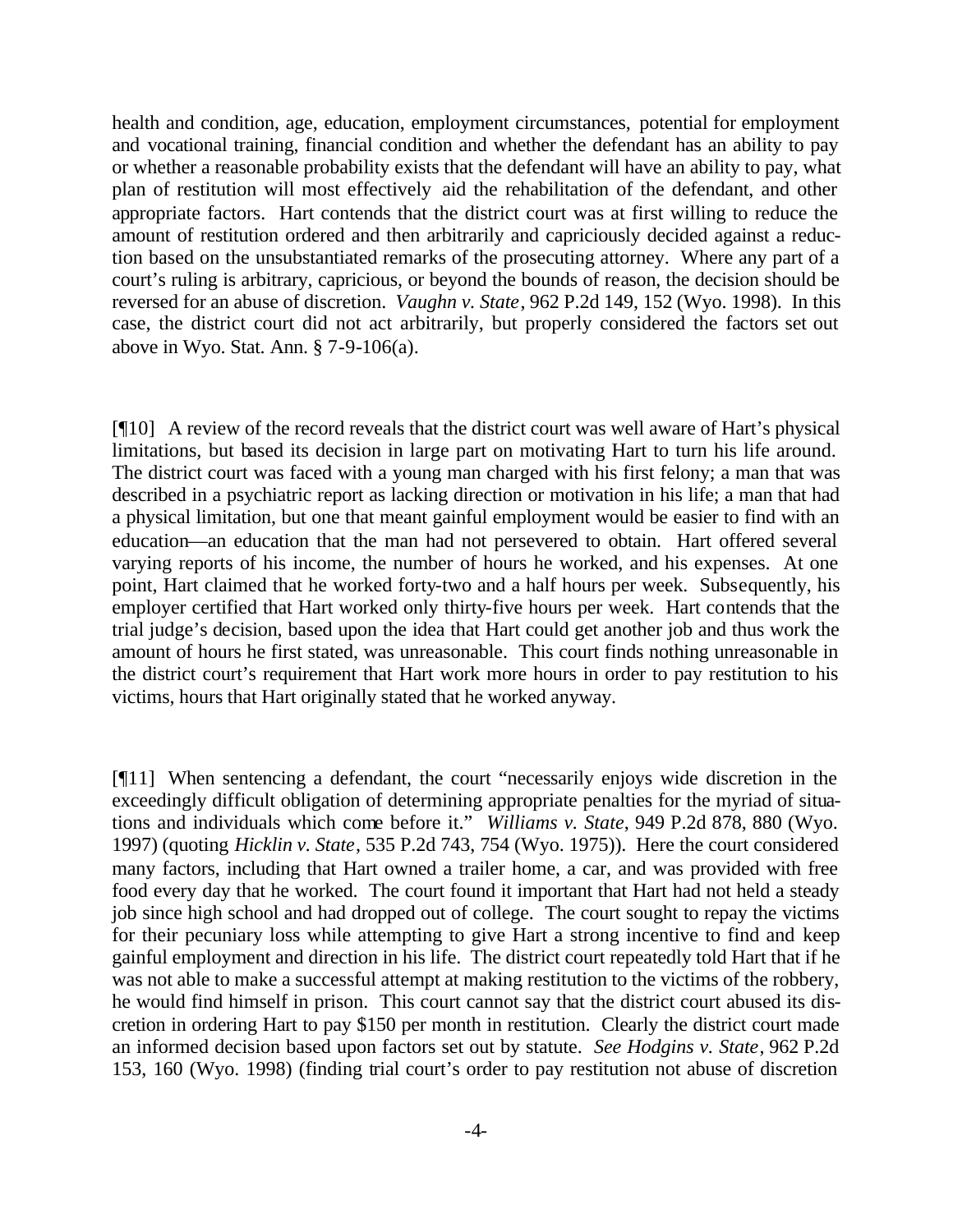given circumstances of the case); *Hilterbrand v. State*, 930 P.2d 1248, 1250 (Wyo. 1997) (finding that district court did not abuse its discretion in setting amount of restitution to be paid as based on the evidence); *Brenning v. State*, 870 P.2d 349, 351 (Wyo. 1994) (finding that the record contained ample evidence to support appellant's ability to pay); *Helmlinger v. State*, 855 P.2d 363, 366 (Wyo. 1993) (record satisfies the demands of Wyo. Stat. Ann. § 7- 9-103(a) with respect to a determination of the appropriate amount of restitution).

[¶12] Hart also contends that the district court made a procedural error for which its denial of reconsideration of the amount of restitution ordered should be reversed. Hart bases this contention on the fact that the district court did not have a plan for restitution developed between Hart and his probation and parole officer at the time of the reconsideration hearing. Hart can cite no authority to support this contention as being cause for reversal. Hart quotes the language in Wyo. Stat. Ann. §§ 7-9-104, -105, and -106 in support of his basis for error. Wyo. Stat. Ann. § 7-9-104 provides in relevant part: "In any case in which the court has ordered restitution . . . the court *shall* require that the defendant in cooperation with the probation and parole officer assigned to the defendant . . . promptly prepare a plan of restitution including the name and address of each victim, the amount of restitution determined to be owed to each victim . . . and a *schedule of restitution payments*." (Emphasis added.) This court finds nothing in these statutes to require the district court to have any such plan prepared *before* it reconsiders the amount of restitution ordered.

[¶13] Even if this court were to find that the district court erred in not having a plan prepared as Hart contends it should have been before the district court was allowed to reconsider the monthly amount of restitution owed, Hart still has the burden to prove that the supposed error prejudiced him. *Stowe v. State*, 10 P.3d 551, 553 (Wyo. 2000); *Trusky v. State*, 7 P.3d 5, 13 (Wyo. 2000). Hart has not shown how this type of technicality caused him prejudice. Hart claims that he was not able to present his position fully with regard to restitution as a result of the alleged procedural error. However, this court fails to see how a more formal written plan of restitution would have given Hart any additional basis on which to contest the amount of restitution ordered than was discussed above. Hart knew that he was to pay \$150 per month in addition to several other written conditions of his probation. As discussed above, the amount of restitution ordered by the district court was reasonably supported by the evidence, based upon the factors to be considered as set out by statute. Absent any authority that such a technicality is prejudicial and thus requiring reversal, this court finds that the district court did not err in its denial of Hart's motion for reconsideration.